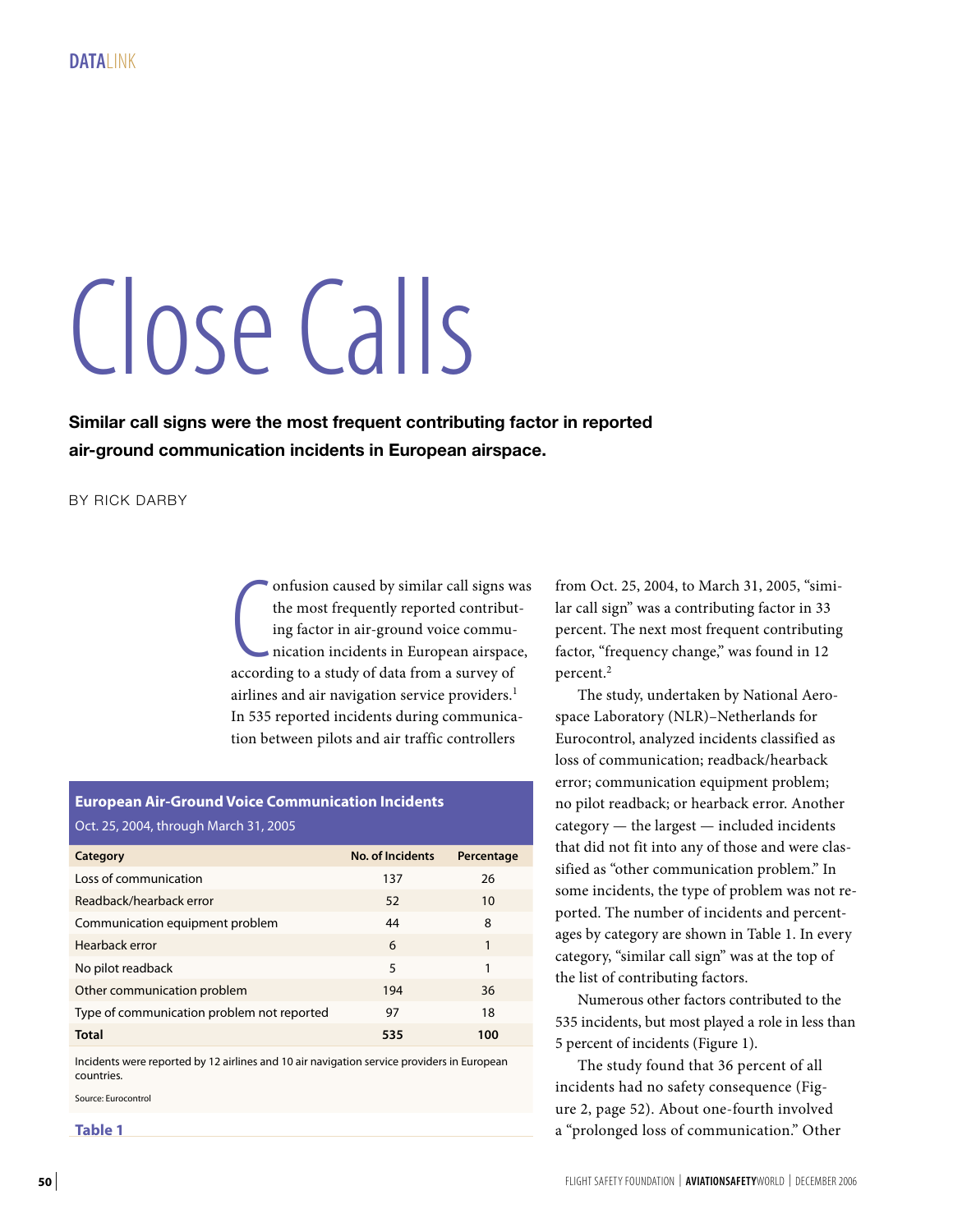# **DATALINK**

consequences included "altitude deviation," "loss of separation" and "wrong aircraft accepted clearance."

The term "loss of communication" refers to situations in which the flight crew has no radio contact with air traffic control (ATC) for "some time for some reason," the report says. Most of these incidents (73 percent) occurred in the cruise phase of flight; 9 percent and 4 percent occurred during the approach phase and landing phase, respectively.

In "loss of communication" incidents, the three most common contributing factors were "frequency change" (35 percent), "sleeping VHF receivers"3 (15 percent) and "radio equipment malfunction  $-$  air" (12 percent).

The most frequent consequence, found in 81 percent of the "loss of communication" incidents, was "prolonged loss of communication."

The report says, "An incorrect readback was reported in 15 of the 52 'readback/hearback error' occurrences, while in 11 of those 15 cases, the incorrect readback was not detected by the controller."4 Contributing factors in the category included "similar call sign"



airspace, Oct. 25, 2004, through March 31, 2005. More than one contributing factor could be assigned to a single incident. *\* Sleeping VHF receiver* is defined as a loss of communication type in which the VHF frequency becomes silent for a time.

Source: Eurocontro

#### **Figure 1**

(37 percent), "pilot expectation" (17 percent) and "frequency change" (15 percent). Consequences of a readback/hearback error included "altitude deviation" (in 37 percent), "wrong aircraft accepted clearance" (31 percent) and "heading/track deviation" (8 percent). There were no safety consequences in 13 percent.

Communication equipment problems were involved in 44 of the 535 incidents. The most frequent problems in this category were "radio equipment malfunction — air" (52 percent), "radio equipment malfunction — ground" (36 percent) and "radio interference" (11 percent). In 34 percent of the incidents there were no